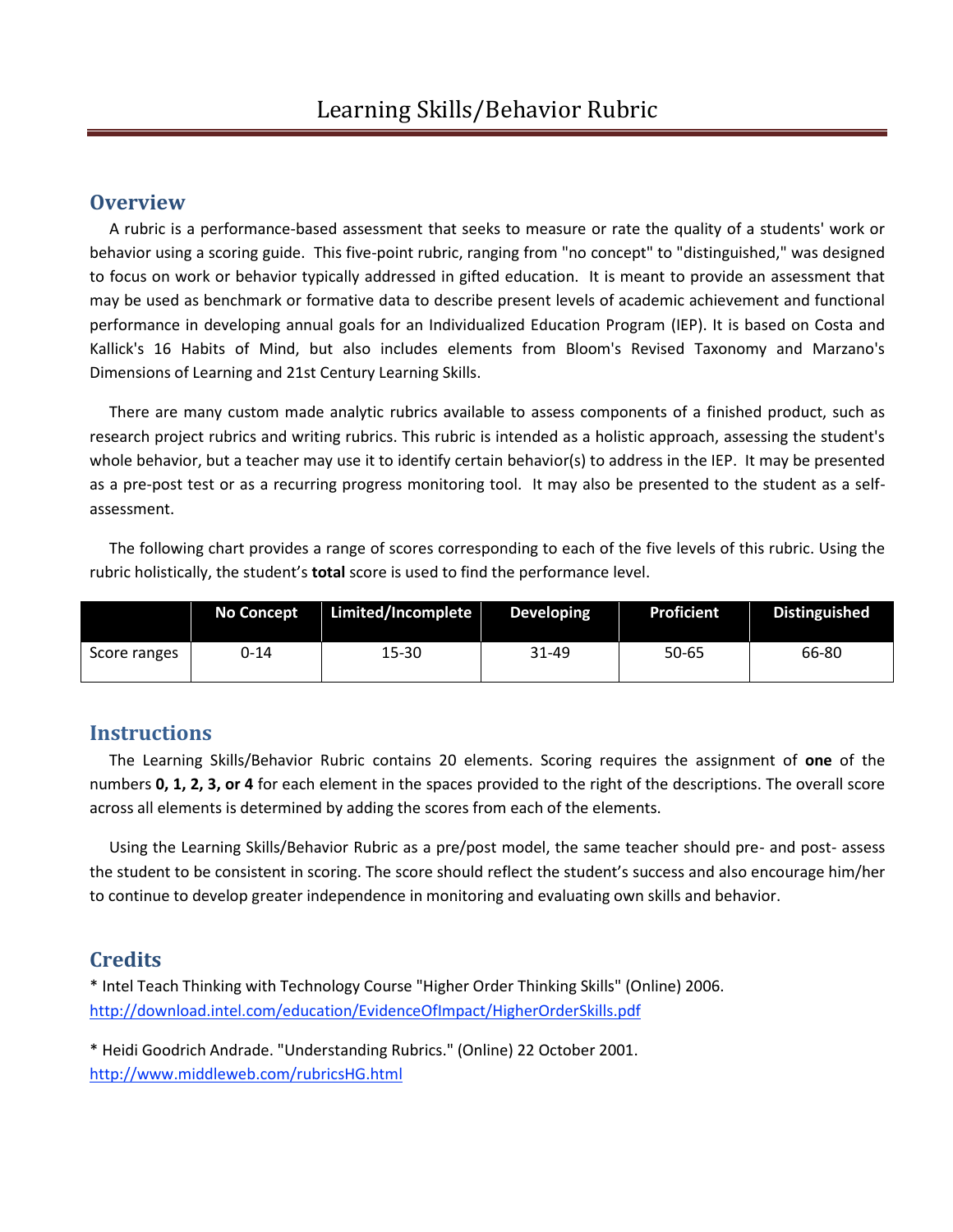# Learning Skills/Behavior Rubric

| Date:                        | County: |
|------------------------------|---------|
| Student Name (Last - First): | Grade:  |
| <b>Student Number:</b>       | Class:  |

|           | Description                                                                                                                                     |                         | Score |
|-----------|-------------------------------------------------------------------------------------------------------------------------------------------------|-------------------------|-------|
|           | 1. Persisting - When dealing with a new problem, the student                                                                                    |                         |       |
|           | gives up on a problem-solving task.                                                                                                             | No Concept $-0$         |       |
| $\bullet$ | stays on task with prompting.                                                                                                                   | Limited/Incomplete $-1$ |       |
|           | sporadically stays on task without prompting.                                                                                                   | Developing $-2$         |       |
|           | sustains problem solving process over time.                                                                                                     | Proficient - 3          |       |
| $\bullet$ | is devoted to problem-solving tasks.                                                                                                            | Distinguished - 4       |       |
|           |                                                                                                                                                 |                         |       |
|           | 2. Managing Impulsivity - When attempting a task, the student                                                                                   |                         |       |
| $\bullet$ | is unable to control actions; is impulsive; does not consider a plan of action.                                                                 | No Concept $-0$         |       |
| $\bullet$ | manages negative emotions with assistance; is unable to maintain focus over time.                                                               | Limited/Incomplete $-1$ |       |
|           | preempts negative emotions before they escalate; engages in goal setting and planning with guidance; maintains focus with prompting.            | Developing $-2$         |       |
| $\bullet$ | thinks before acting and maintains focus; sets goals and strategically plans to reach those goals; exercises self-restraint without assistance. | Proficient - 3          |       |
|           | intentionally forms a plan before beginning a task; remains composed and focused<br>even under stress.                                          | Distinguished - 4       |       |
|           |                                                                                                                                                 |                         |       |
|           | 3. Listening to others with understanding and empathy - When given written and/or spoken texts, the student                                     |                         |       |
| $\bullet$ | fails to listen to others.                                                                                                                      | No Concept $-0$         |       |
| $\bullet$ | selectively listens to others.                                                                                                                  | Limited/Incomplete $-1$ |       |
|           | always listens to others.                                                                                                                       | Developing $-2$         |       |
| lo        | listens and demonstrates understanding of another person's point of view.                                                                       | Proficient - 3          |       |
| $\bullet$ | listens empathetically and demonstrates understanding of another person's point<br>of view that differs from own.                               | Distinguished - 4       |       |
|           |                                                                                                                                                 |                         |       |
|           | 4. Thinking flexibly - When new data is provided, the student                                                                                   |                         |       |
|           | does not consider new information; makes spur-of-the-moment decisions; rigidly follows plan when developed by the teacher or others.            | No Concept $-0$         |       |
| $\bullet$ | accepts the information as given; restates facts; does not apply facts to actions and continues to follow plan as developed by self or others.  | Limited/Incomplete $-1$ |       |
| $\bullet$ | considers new information and demonstrates ability to change direction or use<br>different strategies with guidance.                            | Developing $-2$         |       |
| $\bullet$ | considers new information and adjusts effort and strategies when needed.                                                                        | Proficient - 3          |       |
| $\bullet$ | considers new information, adjusts performance and extends learning to new<br>situations.                                                       | Distinguished - 4       |       |
|           | 5. Thinking about our thinking (metacognition) - When in a learning situation, the student                                                      |                         |       |
| lo        | is unaware of individual learning processes                                                                                                     | No Concept $-0$         |       |
| le        | has a limited awareness of certain basic learning processes.                                                                                    | Limited/Incomplete $-1$ |       |
| $\bullet$ | is aware of individual learning processes with guidance from the teacher or using<br>visual models.                                             | Developing - Enter 2    |       |
| lo        | is aware of and applies individual learning processes and can explain strategies in<br>own decision-making.                                     | Proficient - 3          |       |
| lo        | can consciously reflect on what learning process works and what doesn't; adjusts<br>accordingly; can explain process to others.                 | Distinguished - 4       |       |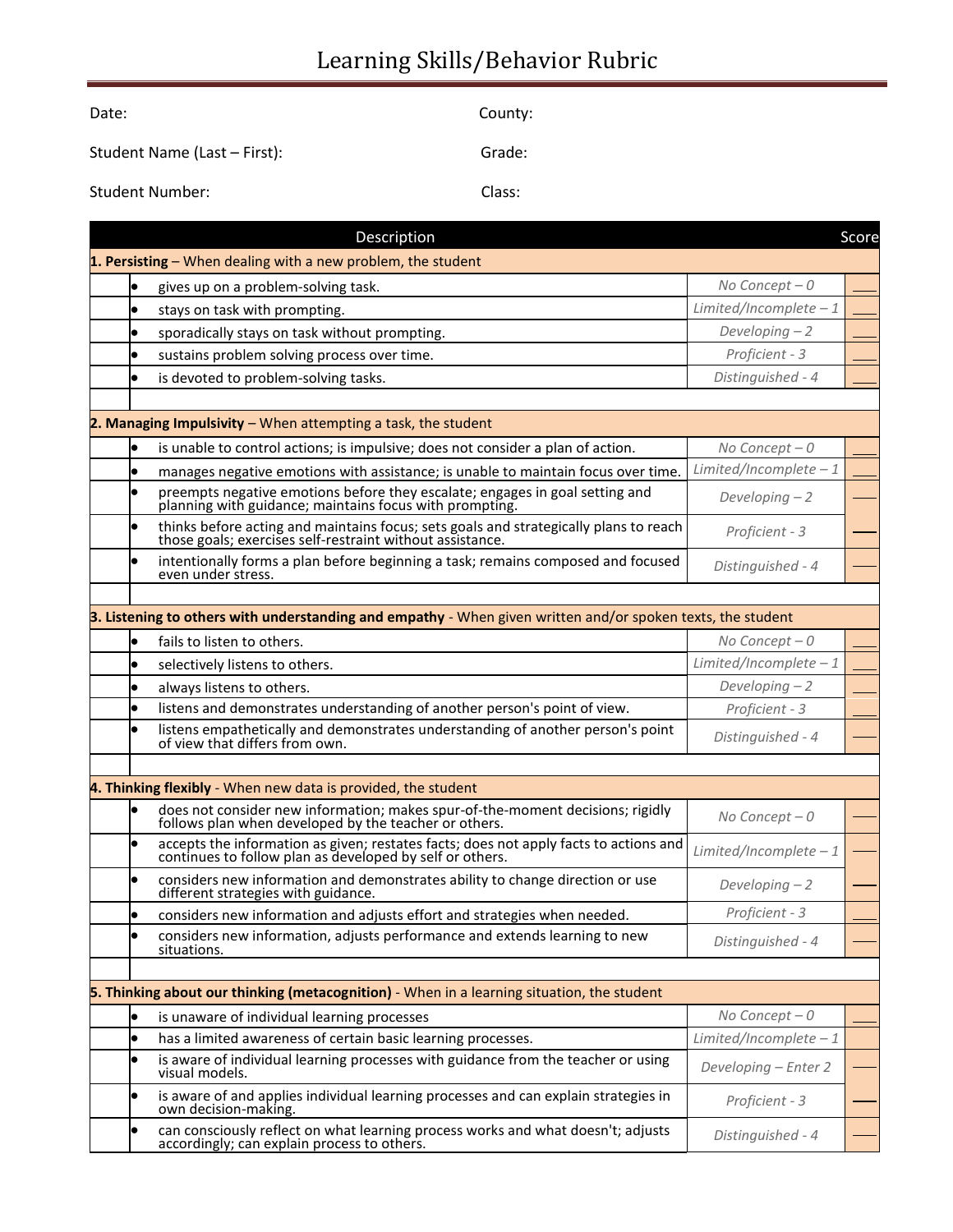# Learning Skills/Behavior Rubric

|           | Description                                                                                                                                                                                 |                         | Score |
|-----------|---------------------------------------------------------------------------------------------------------------------------------------------------------------------------------------------|-------------------------|-------|
|           | 6. Striving for accuracy and precision - In any presentation of work, the student                                                                                                           |                         |       |
|           | turns in sloppy, incomplete or uncorrected work; is disorganized (possibly due to many ideas); is impatient with details or restrictions; does not value accuracy and<br>precision in work. | No Concept $-0$         |       |
| $\bullet$ | corrects work only when reminded; accepts direction in correcting work.                                                                                                                     | Limited/Incomplete $-1$ |       |
| $\bullet$ | is able to confirm that his/her finished product matches a criteria.                                                                                                                        | Developing $-2$         |       |
| $\bullet$ | proofreads and checks the quality of personal work; values accuracy and precision.                                                                                                          | Proficient - 3          |       |
| $\bullet$ | evaluates work and produces exceptional results; understands the importance of<br>and values accuracy and precision; focuses energy on accomplishing tasks with<br>perfection.              | Distinguished - 4       |       |
|           |                                                                                                                                                                                             |                         |       |
|           | 7. Questioning and posing problems - The student                                                                                                                                            |                         |       |
| $\bullet$ | is not able to generate appropriate questions about a problem.                                                                                                                              | No Concept $-0$         |       |
| $\bullet$ | is able to generate closed-ended questions but is afraid to probe deeper into an<br>issue or problem.                                                                                       | Limited/Incomplete $-1$ |       |
|           | is not afraid to probe deeper into an issue or problem but needs prompting from<br>teacher to generate appropriate questions.                                                               | Developing $-2$         |       |
| $\bullet$ | is able to generate appropriate questions to see alternative points of view.                                                                                                                | Proficient - 3          |       |
| $\bullet$ | is able to pose hypothetical problems; makes connections and relationships.                                                                                                                 | Distinguished - 4       |       |
|           |                                                                                                                                                                                             |                         |       |
|           | <b>8. Applying past knowledge to new situations</b> - The student                                                                                                                           |                         |       |
|           | considers each event to be separate with no connections to what came before or<br>comes afterward.                                                                                          | No Concept $-0$         |       |
| $\bullet$ | is able to apply some events to other contexts.                                                                                                                                             | Limited/Incomplete $-1$ |       |
| $\bullet$ | uses experience from the past when confronted with a new problem when<br>reminded by others how it relates.                                                                                 | Developing $-2$         |       |
| $\bullet$ | uses previous, knowledge, data, theories or processes to solve challenges.                                                                                                                  | Proficient - 3          |       |
| $\bullet$ | abstracts meaning from an experience, applies it to a new situation and explains<br>how it relates to previous experiences.                                                                 | Distinguished - 4       |       |
|           |                                                                                                                                                                                             |                         |       |
|           | 9. Thinking and communicating with clarity and precision - The student                                                                                                                      |                         |       |
|           | uses vague and imprecise language; does not communicate clearly or effectively.                                                                                                             | No Concept $-0$         |       |
|           | with considerable assistance, articulates thoughts and ideas, representative of real<br>or imaginary experiences, through oral, written or multimedia communication.                        | Limited/Incomplete $-1$ |       |
| $\bullet$ | with some assistance, articulates thoughts and ideas through oral, written or<br>multimedia communication.                                                                                  | Developing $-2$         |       |
| $\bullet$ | articulates accurately, clearly and effectively in oral, written or multimedia<br>communication while avoiding over generalizations and deletions.                                          | Proficient - 3          |       |
| $\bullet$ | articulates accurately, clearly and precisely in oral, written and multimedia communication and demonstrates complexity with supporting statements.                                         | Distinguished - 4       |       |
|           |                                                                                                                                                                                             |                         |       |
|           | 10. Gathering data through all senses - The student                                                                                                                                         |                         |       |
| $\bullet$ | is oblivious to sensory stimuli.                                                                                                                                                            | No Concept $-0$         |       |
| $\bullet$ | uses a narrow range of sensory problem solving strategies to learn.                                                                                                                         | Limited/Incomplete $-1$ |       |
| $\bullet$ | uses all available sensory pathways to learn but needs some assistance in using the<br>information to solve problems.                                                                       | Developing $-2$         |       |
| $\bullet$ | uses all available sensory pathways to learn and transfers the information to improve overall learning; can distinguish fact from fiction.                                                  | Proficient - 3          |       |
| $\bullet$ | observes the environment, using all senses to gather and evaluate the information,<br>skillfully using it to solve problems.                                                                | Distinguished - 4       |       |
|           |                                                                                                                                                                                             |                         |       |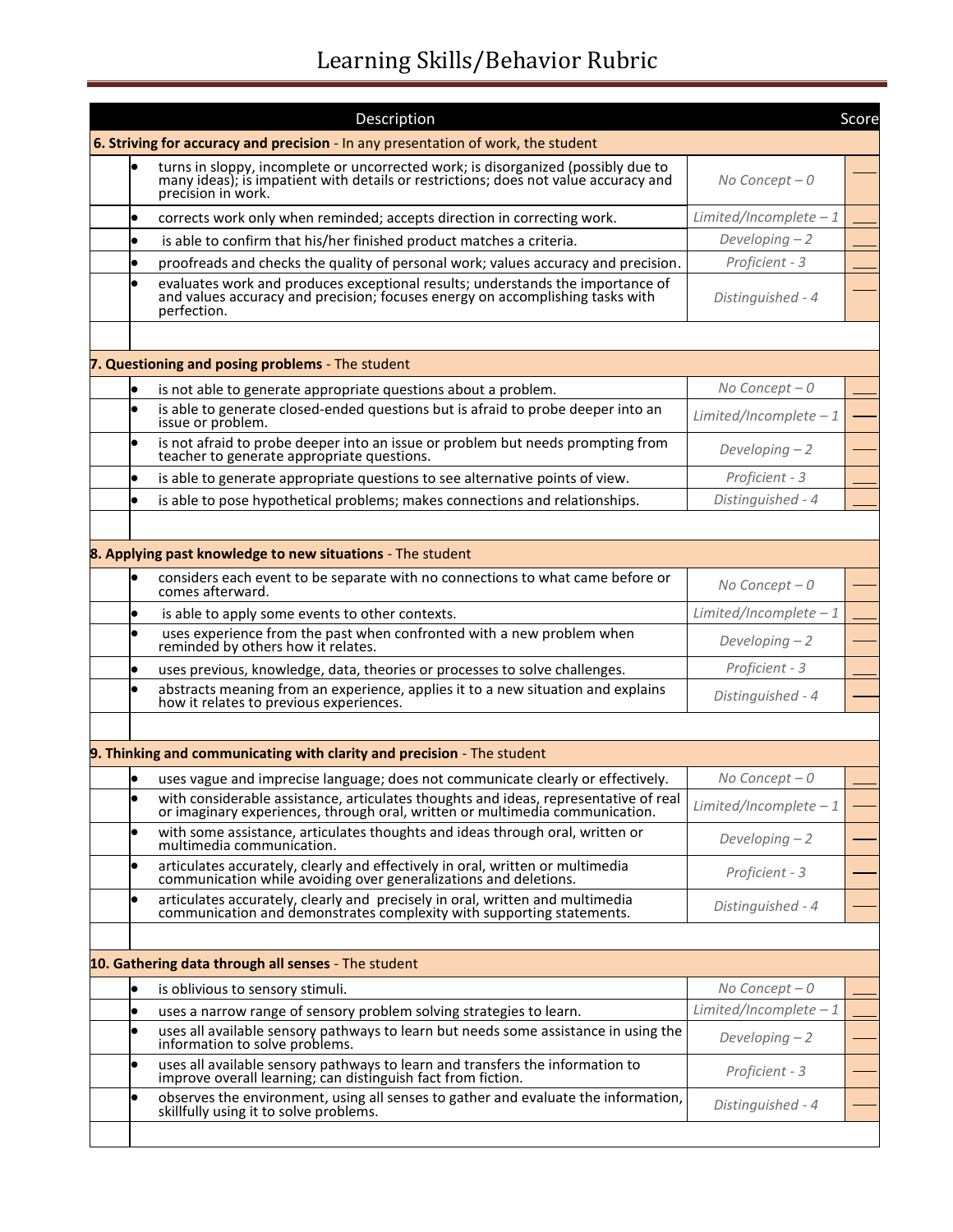# Learning Skills/Behavior Rubric

|           | Description                                                                                                                                                                                                                  |                         | Score |
|-----------|------------------------------------------------------------------------------------------------------------------------------------------------------------------------------------------------------------------------------|-------------------------|-------|
|           | 11. Creating, imagining and innovating - The student                                                                                                                                                                         |                         |       |
|           | appears happy with status quo; cannot generate any new ideas.                                                                                                                                                                | No Concept $-0$         |       |
| $\bullet$ | tries to solve problems by examining alternative possibilities                                                                                                                                                               | Limited/Incomplete $-1$ |       |
| $\bullet$ | generates more than one original idea, ingenious product and solution to<br>problems.                                                                                                                                        | Developing $-2$         |       |
| $\bullet$ | strives for greater fluency of ideas, flexibility, originality and elaboration.                                                                                                                                              | Proficient - 3          |       |
| $\bullet$ | evaluates to refine work; engages discovery, exploration, and experimentation to<br>reach unexpected answers.                                                                                                                | Distinguished - 4       |       |
|           |                                                                                                                                                                                                                              |                         |       |
|           | 12. Responding with wonderment and awe - The student                                                                                                                                                                         |                         |       |
| $\bullet$ | does not appear to enjoy learning.                                                                                                                                                                                           | No Concept $-0$         |       |
| $\bullet$ | appears curious at times.                                                                                                                                                                                                    | Limited/Incomplete $-1$ |       |
| $\bullet$ | is curious most of the time.                                                                                                                                                                                                 | Developing $-2$         |       |
| $\bullet$ | is curious, sees and responds to the beauty of the world and enjoys learning.                                                                                                                                                | Proficient - 3          |       |
| $\bullet$ | is enthusiastic and passionate about learning.                                                                                                                                                                               | Distinguished - 4       |       |
|           |                                                                                                                                                                                                                              |                         |       |
|           | 13. Taking responsible risks - The student                                                                                                                                                                                   |                         |       |
|           | misses opportunities to learn                                                                                                                                                                                                | No Concept $-0$         |       |
| $\bullet$ | is aware of opportunities to learn but unwilling to risk failure.                                                                                                                                                            | Limited/Incomplete $-1$ |       |
|           | realizes failure is a part of the learning process and shows a willingness to take a<br>chance with support.                                                                                                                 | Developing $-2$         |       |
| $\bullet$ | accepts educated risks as a challenging part of the learning process.                                                                                                                                                        | Proficient - 3          |       |
| $\bullet$ | is a responsible risk-taker and views setbacks not as failure but challenges with<br>opportunities to grow.                                                                                                                  | Distinguished - 4       |       |
|           |                                                                                                                                                                                                                              |                         |       |
|           | 14. Finding humor - The student                                                                                                                                                                                              |                         |       |
| $\bullet$ | finds humor in inappropriate situations.                                                                                                                                                                                     | No Concept $-0$         |       |
| $\bullet$ | finds humor in appropriate situations, yet unable to laugh at self.                                                                                                                                                          | Limited/Incomplete $-1$ |       |
| $\bullet$ | finds humor in situations from an original vantage point.                                                                                                                                                                    | Developing $-2$         |       |
| $\bullet$ | initiates humor more often than classmates; finds humor in the "right places;" is<br>able to laugh at self.                                                                                                                  | Proficient - 3          |       |
| $\bullet$ | values having a sense of humor and understands humor of others.                                                                                                                                                              | Distinguished - 4       |       |
|           |                                                                                                                                                                                                                              |                         |       |
|           | 15. Thinking interdependently - When given group work, the student                                                                                                                                                           |                         |       |
|           | prefers to work alone; is intolerant of others or tries to dominate others;<br>interrupts, "shows off" or ignores group activities to pursue individual interests.                                                           | No Concept $-0$         |       |
| $\bullet$ | is able to partially accomplish tasks; works ineffectively in groups.                                                                                                                                                        | Limited/Incomplete $-1$ |       |
| $\bullet$ | works cooperatively and is able to accomplish tasks in certain small groups.                                                                                                                                                 | Developing $-2$         |       |
| $\bullet$ | is open and receptive to feedback from others; draws positive energy from group<br>members while accomplishing tasks in a variety of roles and responsibilities.                                                             | Proficient - 3          |       |
| $\bullet$ | engages in collaborative work and assumes different roles and responsibilities to<br>accomplish tasks effectively using group dynamic skills; helps others stay focused<br>and successfully moves the group toward the goal. | Distinguished - 4       |       |
|           |                                                                                                                                                                                                                              |                         |       |
|           | 16. Learning continuously - The student                                                                                                                                                                                      |                         |       |
| $\bullet$ | is self-confident in knowledge already attained; closed to uncertainty/new<br>experiences.                                                                                                                                   | No Concept $-0$         |       |
| $\bullet$ | confronts learning opportunities with fear rather than with wonder.                                                                                                                                                          | $Limited/Incomplete-1$  |       |
| $\bullet$ | is open to new learning experiences as long as little effort is required.                                                                                                                                                    | Developing $-2$         |       |
| $\bullet$ | is eager to learn and invites the unknown, the creative, the inspirational, even if<br>extra effort is required. Learning appears to be very important.                                                                      | Proficient - 3          |       |
| $\bullet$ | seizes every opportunity as a valuable learning experience; searches for new and<br>better ways of learning, striving for improvement.                                                                                       | Distinguished - 4       |       |